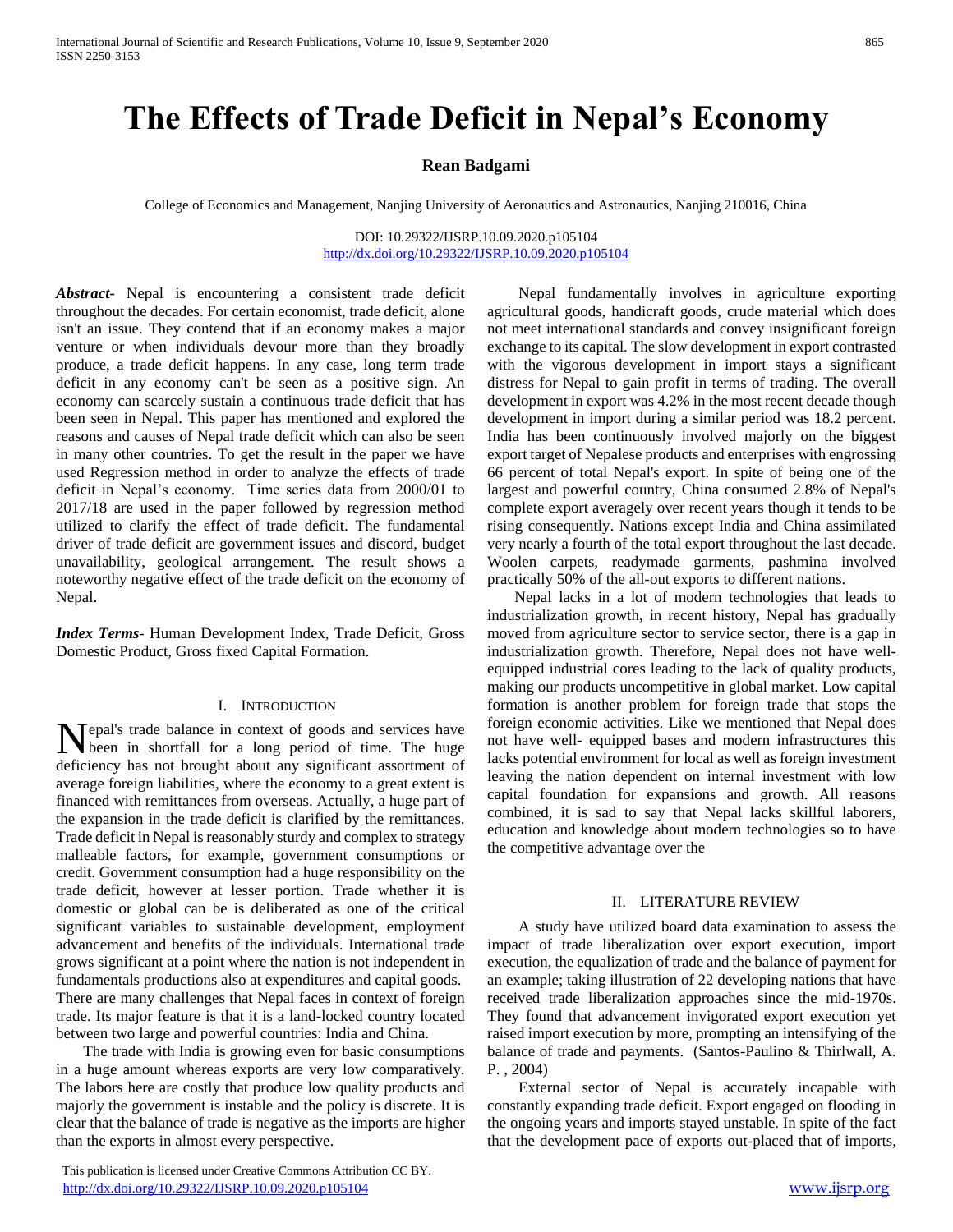trade deficit extended for the most part because of relative bigger volume of imports (R & Sharma, S. K. , 2002). The import additional ventures and export oriented businesses may push the nation to come out of the persistent trade deficit. Trade deficit has been mostly financed by remittance inflows, along these lines the volume and indication of current record is generally dictated by volumes of imports and remittance from abroad.

 The economic development execution of Nepal has stayed inactive as well as, in qualified to the degree of investment in the economy, likewise unassuming. It might value referencing that, for accomplishing economic advancement purposes in a situation of smooth and stable full scale economy, saving and investment must be beneficial. The huge breach between exports and imports ought to be reasonably limited. Toward these closures, extreme utilization and pointless imports needs to be ignored. Comprehensive arrangement and incentives ought to be worked to guarantee that the assets are beneficially used. The government instructions and administration arrangements also, plans should help guarantee such a structure both with ostensible pay, is negative. The outcomes demonstrate a small sensitivity of per capita salary development to the trade openness development. The discoveries uncover that the efficiency profits by extra trade are higher for the trading accomplices of Nepal than themselves. He contends that Nepal has liberalized trade without presenting proper internal approaches and establishments. (Basyal, 2011. )

 With the presentation of liberal trade and monetary arrangements, Nepal saw the greater part of the youthful population going abroad each year in the hunt of work abroad in the ongoing decades on account of economic also for studying purposes. The business related migration, excluding India, expanded from around ten thousands in mid 1990s to in excess of 300 thousands of every (DOFE, 2010). This displacement came about to a sharp ascent in commitment of remittance to GDP from 2 percent in mid 1990s to 23 percent in 2009 which additionally fortified the general parity of payment situation and its offer in current record receipts (World Bank, 2011) .Out of all out 55.8 percent families getting remittance in Nepal, the percentage of rural areas is 58 percent, Due to remittance inflow stream to the provincial area, the country urban movement has expanded forcefully. Furthermore, studies demonstrates a critical decrease of poverty frequency and disparity because of the elevated level or remittance flow. Such progression of pay infiltrate the far rural areas and the least fortunate areas of society giving the immediate admittance to money.

 Magee S.P was the first to see that the U.S. trade balance disintegrated regardless of depreciation of the dollar in 1971. He at that point hypothetically contended that it is workable for the trade balance to disintegrate resulting to cash deterioration, for the most part because of slacks in the reaction of trade flow to a change in exchange rate yet once the slacks are acknowledged at that point inevitably the trade balance improves. (Magee, 1973) The study was examined to show the real exchange rate and trade balance correlation in Malaysia for a period 1955 to 2006, their empirical examination demonstrated that there is a presence of long-term connection between trade balance and exchange rate, significant factors that were critical incorporates the internal as well as foreign income. Their outcomes moreover shown the no jcurve impact in Malaysia. (wai-mum, Ng yuen-ling, & Tan Geoi-Mei, 2008)

 This publication is licensed under Creative Commons Attribution CC BY. <http://dx.doi.org/10.29322/IJSRP.10.09.2020.p105104> [www.ijsrp.org](http://ijsrp.org/)

 Pakistan is confronting a trade deficit during a decades ago because of quick development of imports when contrasted with unobtrusive exports. Solid financial development causes rising domestic interest that expanded investment level that prompts increment the country's imports necessities. Basic change in Pakistan's money associated agenda offer growth to extensive increment in imported capital supplies and mechanical fragmented assets at the expense of imported consumer items. However, effectiveness of any country's worldwide trade policy much of the time depends upon the degree of income and cost flexibility of its imports and exports just as it relies upon exchange rate and precariousness of it which manages trade openness, deduction of limitations, and approval of tariff plan and protectionist policies regarding trade. As the regular import demand speculation has a microeconomic premise, it is underlying on the consumer hypothesis of demand, and this hypothesis expresses that the point of the consumer is to augment fulfillment. Degree of individual interest for imports sets up the all-out imports demand for the country's economy. (Hassan, Wajid, A, & Kalim, R., 2017)

# III. DATA AND METHODOLOGY

# **3.1 Data Source**

 Trade deficit in Nepal is a major concern as it is leading to decimating occupations, discouraging wages, having low competitive advantage over global products and adding to the monotonous living standards that has been leading to tormented economy. Numerous endeavors have been concocted to make monetary reasons for the trade deficit. It is said that trade deficit is not a big deal whereas few states that trade balance leads in determining of factors related to macroeconomic. Either perspectives propose that trade deficit will be generally lethargic to trade strategies, and might be securely disregarded, as long as the country is succeeding strong macroeconomic arrangements. Continuous trade deficit in context of Nepal have let down the country's economy. Nepal is importing more products from other countries like India and China majorly, and the local products are not being able to compete over these foreign products. As we see the overall trend, we get the idea that the manufacturing sectors are more affected beacause of the reason that the import is exceeding whereas the export is continuing in a very slow pace. than that of export. Now this resulting in lak of employment, joobs with less income, cause of the competition. Less the employment less the economic growth, leading to more import and more trade deficit.

| Fiscal  | GDP       | Trade          | <b>HDI</b> | <b>GFCF</b> |
|---------|-----------|----------------|------------|-------------|
| Year    | (Current) | <b>Balance</b> |            |             |
|         | Price)    |                |            |             |
| 2000/01 | 44151.9   | $-6003.31$     | 0.446      | 8475.06     |
| 2001/02 | 45944.3   | $-6044.42$     | 0.447      | 8988.93     |
| 2002/03 | 49223.1   | $-7442.15$     | 0.457      | 9807.28     |
| 2003/04 | 53674.9   | -8236.64       | 0.462      | 10918.13    |
| 2004/05 | 58941.2   | $-9076.79$     | 0.469      | 11753.89    |
| 2005/06 | 65408.4   | $-11354.6$     | 0.475      | 13553.2     |
| 2006/07 | 72782.7   | $-13531.2$     | 0.486      | 15333.69    |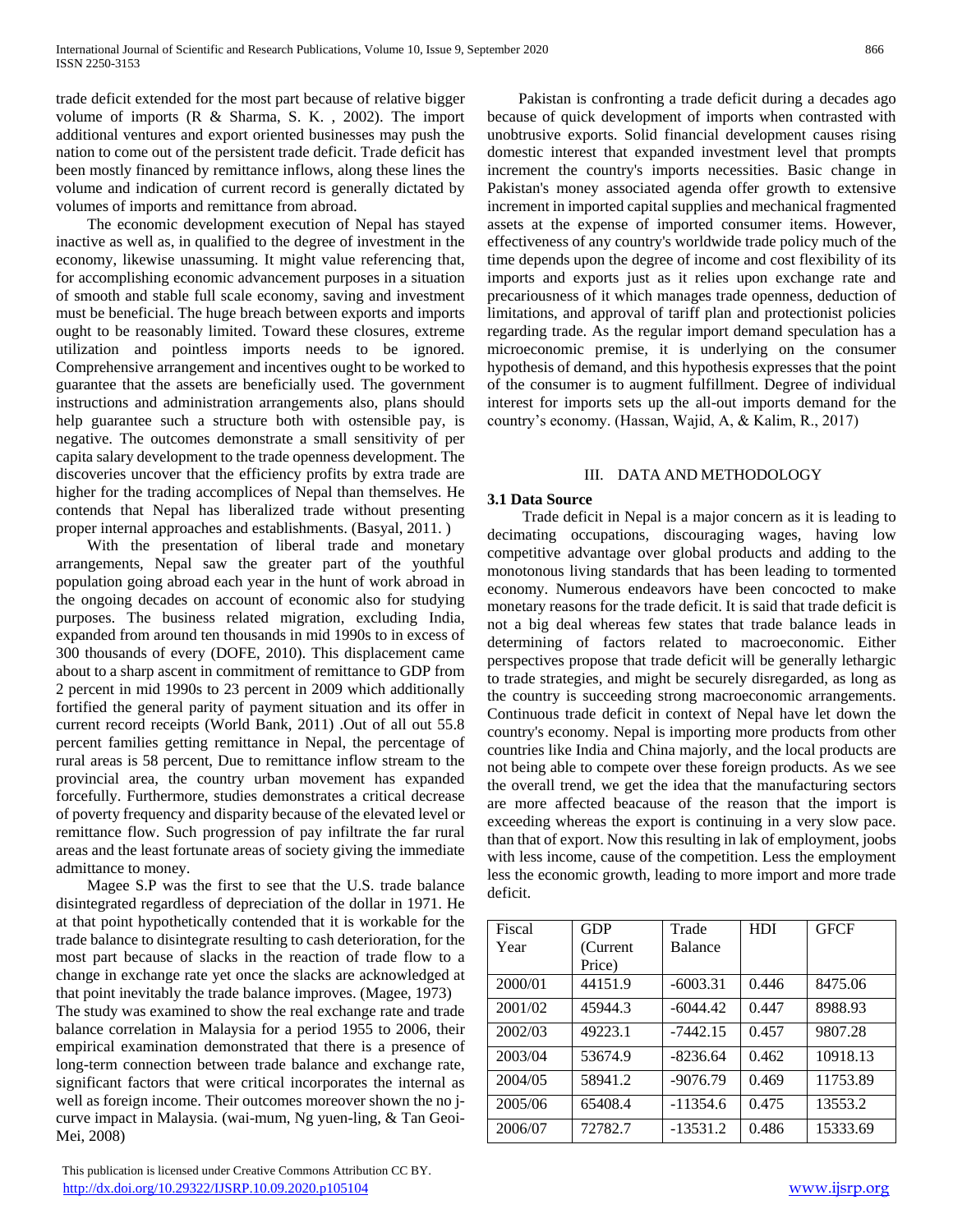| 2007/08 | 81565.8  | $-16267.1$ | 0.491 | 17844.55  |
|---------|----------|------------|-------|-----------|
| 2008/09 | 98827.2  | $-21677.1$ | 0.502 | 21103.9   |
| 2009/10 | 119277.4 | $-31351.1$ | 0.514 | 26488.75  |
| 2010/11 | 136695.4 | $-33183.7$ | 0.529 | 29273.04  |
| 2011/12 | 152734.4 | $-38740.7$ | 0.535 | 31718.46  |
| 2012/13 | 169501.1 | -47982.2   | 0.548 | 38297.18  |
| 2013/14 | 196454   | $-62237.4$ | 0.554 | 46201.34  |
| 2014/15 | 213020   | $-68936.5$ | 0.56  | 59582.26  |
| 2015/16 | 225316.3 | $-70348.2$ | 0.566 | 64729.39  |
| 2016/17 | 264259.5 | $-91706.4$ | 0.569 | 84069.27  |
| 2017/18 | 300724.6 | $-11616.3$ | 0.574 | 105195.72 |

Source: Ministry of Finance, Government of Nepal.

 At last, trade deficit have excluded of high-wage manufacturing employments. They have additionally squeezed the wages of laborers, by taking out steady employments as well as by lowering down the costs of local items and by diminishing work's bargaining power with worldwide firms. At last, trade deficit have diminished interest in innovative work, consequently subverting productivity development and adding to the stagnation of salaries that has tormented our economy. regression model is used. The accompanying condition that is mentioned below is applied to measure model

# **3.2 Model Specification**

 The econometric model used in this assessment endeavors to explain the impact of the dependent factors with independent factors. In-order to assess the impact of the trade deficit on overall Nepal's economy regression model is used. The accompanying condition that is mentioned below is applied to measure model.

GDPit =  $\beta$ 0 +  $\beta$ 1TDit +  $\beta$ 2HDIit +  $\beta$ 3GFCFit

Where,  $GDP = Gross$  Domestic Product,  $TD = Trade$  Deficit, HDI= Human Development Index and GFCF= Gross Fixed Capital Formation.

 As we discussed above, we are well aware that a trade deficit can effect negatively as well as positively depending on Gross domestic product of different countries. A country that has trade deficit applies more cost for imports and the focus on export is eliminated and in short term period, a detrimental balance of trade results in inflation. Be that as it may, after some time, a generous trade balance debilitates local businesses then diminishes opportunities for employment. An immense dependence on imports likewise makes a nation powerless against financial aspects. Cash degradations, for instance, turns imports pricier which eventually results in inflation.

 The Human Development Index was acquainted as a path that measure this methodology. HDI can possibly give a basic impression of improvement that can be unloaded to show advancement as for the Sustainable Development Goals. It tends to be utilized to supplement marginal shares of growth. Capital formation likewise impacts the financial government assistance of

 This publication is licensed under Creative Commons Attribution CC BY. <http://dx.doi.org/10.29322/IJSRP.10.09.2020.p105104> [www.ijsrp.org](http://ijsrp.org/)

a nation. It supports in organizing the prerequisites of an expanding populace in a developing country. At the point when capital formation prompts the accurate neglect of natural assets and the foundation of various sorts of enterprises, stages of salary increment and the differed needs of the individuals are fulfilled. They devour a variety of merchandises, their way of life grows and their monetary government assistance increments. An expansion in financial government welfare ceteris paribus means that the economy is doing well. It is, in any case, a consistent ascent in the pace of capital formation over the extended period of time that increases the flexibly of products, manage inflation also gets dependability within the economy.

# **3.3 Empirical Results and Analysis**

 In below mentioned study, the use of regression analysis is performed in order to analyze the impact of trade deficit in terms of Nepal's overall economy.

|                          | Coefficient | Standard | t-value    | p-value   |
|--------------------------|-------------|----------|------------|-----------|
|                          | S           | error    |            |           |
| Intercep                 | $-233155$   | 27736.8  | $-8.40596$ | $0.000**$ |
| t                        |             | 5        |            | ∗         |
| Trade                    | $-1.43579$  | 0.32366  | $-4.43608$ | $0.001**$ |
| deficit                  |             | 2        |            | ∗         |
| HDI                      | 588546.4    | 58690.2  | 10.0280    | $0.000**$ |
|                          |             | 4        |            | $\ast$    |
| <b>GFCF</b>              | 0.318324    | 0.32002  | 0.99467    | 0.337     |
|                          |             |          | 6          |           |
| R square $= 0.99$        |             |          |            |           |
| Significance $F = 0.000$ |             |          |            |           |

Here, "\*\*\*" denotes significant at the 1% statistical level.

 From above analysis, the consequence of regression determines a huge negative effect of the trade deficit on the Nepal's financial and economic development. Trade deficit is sh attering jobs careers, demoralizing incomes, low competitive advantage over foreign products. The trade deficit has affected badly on the domestic division of economy. The country is getting more product from foreign countries where they import in low price and comparatively the local products are not being able to convey the demand of people in the price that foreign products are giving. The manufacturing and industrial sectors of Nepal are the most affected due to the reason where import is higher than that of exports. This impact had achieved less job careers or lesser benefit for workers, as a result of the test from imports leading to growing trade deficit. Less occupations mean less things are conveyed in the economy, which, accordingly, encourages considerably more imports and never ending trade deficit.

 However, the byproduct of regression additionally determines that Human development performs critical favorable outcome on the economic development. On the off chance that a crucial component of economic development is permitting specialists to find and build up their competition, an expansion in the capacities and working's accessible to people ought to permit a greater amount of job benefits where they are generally beneficial. At the point when a nation has a high HDI, it basically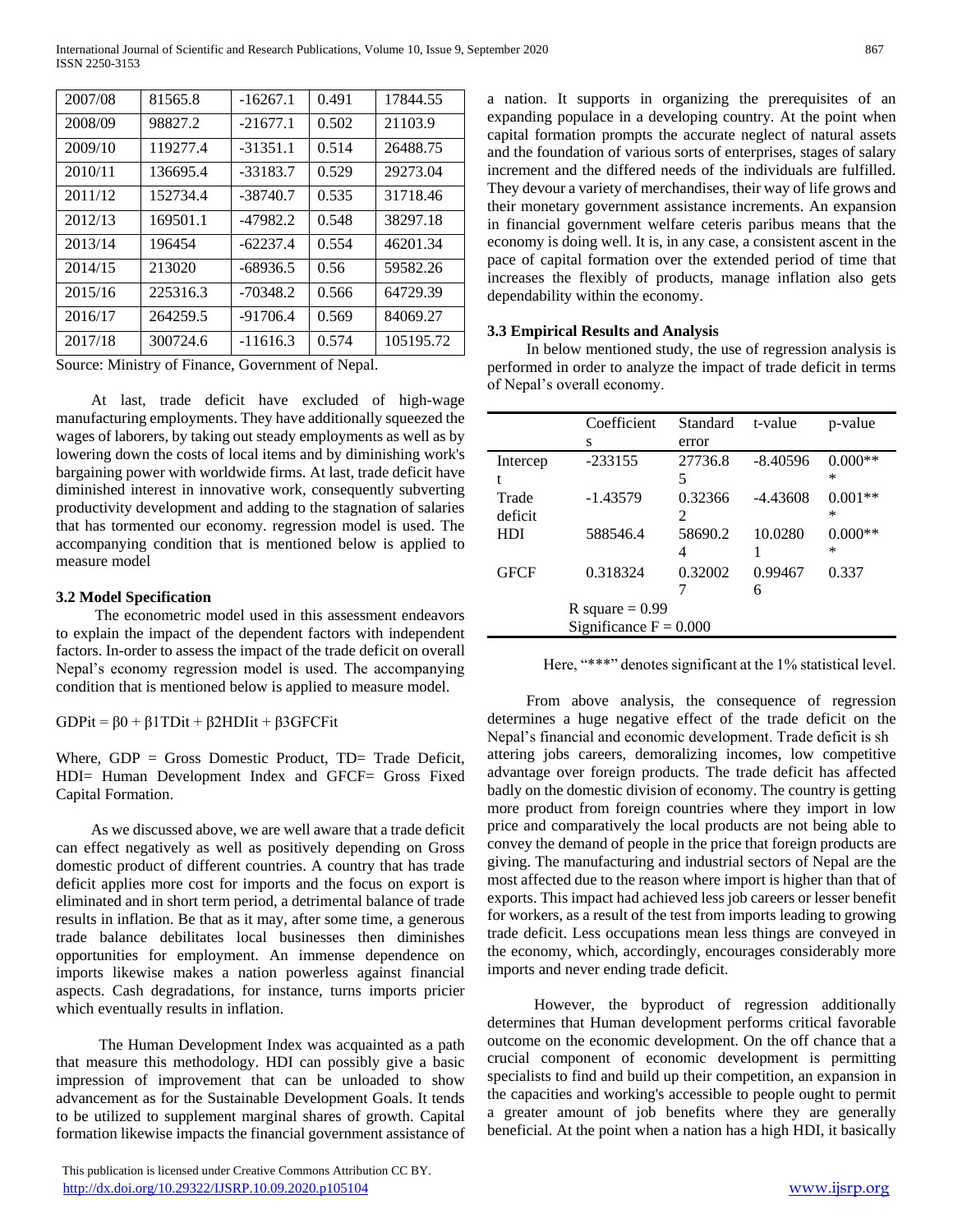implies that the life expectancy is growing, the educational sectors are productive also the incomes are advanced. It shows that the nation is developed, so the trade can advance human development and assist nations with accomplishing the long term missions and goals by making changes in income and job benefits, especially for fragile systems.

 Simultaneously, Gross Fixed Capital Formation (GCFC) additionally has a critical progressive effect on economical factors of Nepal. The connection among capital formation and economy improvement can turn out to be stimulating as far as the significance of growth within capital formation . It can be commonly approved, the primary motivation behind monetary and economic advancement is to fabricate capital gear on an adequate scale inorder to expand efficiency in many fields related to Nepal economy which includes agriculture sector, farming, industrial sector, building of educational institutions, hospitals and clinics, roads and so on.

#### IV. CONCLUSION AND RECOMMENDATION

# **4.1 Conclusion**

 Hence, to sum up we state that there is a negative impact on Gross Domestic products in Nepal due to the trade deficit. A shortage in a nation prompts lower total interest leading to slower development. Over the long haul, resolute trade deficit disrupts the way of life. It can prompt unemployment in locally situated businesses. Correspondingly, the nation running deficiency must import monetary money to accomplish stability. It can additionally prompt money shortcoming and create complex import inflation. A nation can confront the setback of foreign money hold. Trade deficit is an impression of absence of cost/non-value intensity. Human development is basic for financial development as individuals are significant assets and they assume an indispensable function in monetary development of a country. Rise in GDP development rates, while dispersed similarly over a populace will prompt value. Be that as it may, on the other hand, human development as better nourishment and training are pre requirements for advancement. Therefore, we came up to a conclusion that financial development and human development are interrelated to each other. There is no uncertainty that gross fixed capital arrangement is also plays a vital role in the financial development and advancement of a country. So as to implement monetary movement the general public wishes infrastructures, technologies, gadgets, road and rail network, transportations, air terminals, phones, water framework, internet and different types of resources. Consequently, it appears glaringly evident that monetary development and advancement are unequivocally reliant on noticeable fixed capital.

### **4.2 Recommendations**

 The trade deficit can be balance out by two methodologies that we are going to mention below. The authorities and legislature have power to recover one's countries balance of trade. The first is the consumption exchanging approach. The legislature for this situation will attempt to convince foreign as well as domestic purchasers to expend a greater amount of domestic merchandise and less of products created externally in the economy. These strategies are not intended to decrease expenditure on products however to change the example of

 This publication is licensed under Creative Commons Attribution CC BY. <http://dx.doi.org/10.29322/IJSRP.10.09.2020.p105104> [www.ijsrp.org](http://ijsrp.org/)

spending from foreign merchandise to locally delivered products. If this tend to be fruitful, it is probably going to prompt a drop in import use and a climb in trade profit. The other methodology that administrations can take when managing trade deficit can be the consumption diminishing methodology. The administration utilizing this methodology attempts to dispose of some aspect of the total interest. This will have two chief impacts. Right off the bat, local people will purchase and expend less thus imports are probably going to drop. The second is that as makers discover wants of local people in local business debilitating they will attempt to breakdown to foreign business sectors.

#### ACKNOWLEDGEMENT

 I would like to appreciate and give my thanks to my supervisor Zha Donglan. You have supported and been very attentive to my works. Your recommendation and guidance have helped me better my work. I would also like to give my appreciation to my university for giving us this opportunity to grow in a nice and learning environment with such helpful faculty members. Also, my classmates have been very supportive and inspired me.

#### **REFERENCES**

- [1] A, S., Jiang Y, Pickson R. B, & Dunya R. (2018). Agricultural exports and economic growth: a disaggregated analysis for Ghana.,. Theoretical EconomicsLetters, 8,2251-2270.DOI:10.4236/tel.2018. 811147.
- [2] ADB. (2019). macroeconomic update Nepal. Asian Development bank, vol 7, no.1.
- [3] Agosin, M., Alvarez, R., & Bravo-Ortega, C. (2012). Determinants of exports diversification around the world:. 1962–2000.
- [4] AmirkhalkhaliI, S., & Atul , D. (2019). "Trade Openness, Factor Productivity, And Economic Growth: Recent Evidence From Oecd Countries (2000-2015),. " Applied Econometrics and International DevelopmentEuro-American Association of Economic Development, vol. 19, pages 5-14.
- [5] Athukorala, P., & Rajapatirana , S. (2000). Liberalization and Industrial Transformation: Sri Lanka in International Perspective. Oxford University Press, Delhi.
- [6] Bank, T. W. (2018). Stronger Open Trade Policies Enable Economic Growth for All.
- [7] Barro, & Robert J. . (2001). " The American Economic Review 91. "Human Capital and Growth.", (2): 12–17.
- [8] Bartelsman, Eric J, Pieter A. , Gautie, & Joris De Wind. . (2016). International Economic Review. "Employment Protection, Technology Choice, and Worker Allocation.", 57 (3): 787–826.
- [9] Basyal, T. R. (2011. ). "Nepal's Economic Growth in the contest of Absorption, Trade, Imbalance and the Fixed Exchange Rate. Banking Journal, Vol. I, Issue 1.
- [10] Bergoeing, Raphael, Norman V. Loayza, & Facundo Piguillem. (2016). World Bank Economic Review. "The Whole Is Greater than the Sum of Its Parts: Complementary Reforms to Address Microeconomic
- [11] Corden, W. M. (1974). Trade Policy and Economic Welfare. Clarendon Press, Oxford.
- [12] Dean, J. M., Desai, S., & Riedel, J. (1985). Trade Policy Reforms in Developing Countries since 1985: Washington, D.C. A Review of Evidence (World Bank Discussion Paper No. 267).
- [13] Dessy, S., & F. Mbiekop, S. (2010). On the Mechanics of Trade-Induced Structural Transformation. Journal of Macroeconomics, 32(1): 251–264.
- [14] Dessy, S., Mbiekop, F, & Pallage, S. (2010). On the mechanics of tradeinduced structural transformation. Journal of Macroeconomics, 32(1), 251– 264. https://doi.org/10.1016/j.jmacro.2009.10.003.
- [15] Djankov, Simeon , Rafael La Porta, & Florencio Lopez-de-Sila. (2002). " The Quarterly Journal of Economics. "The Regulation of Entry., 117 (1): 1–37.